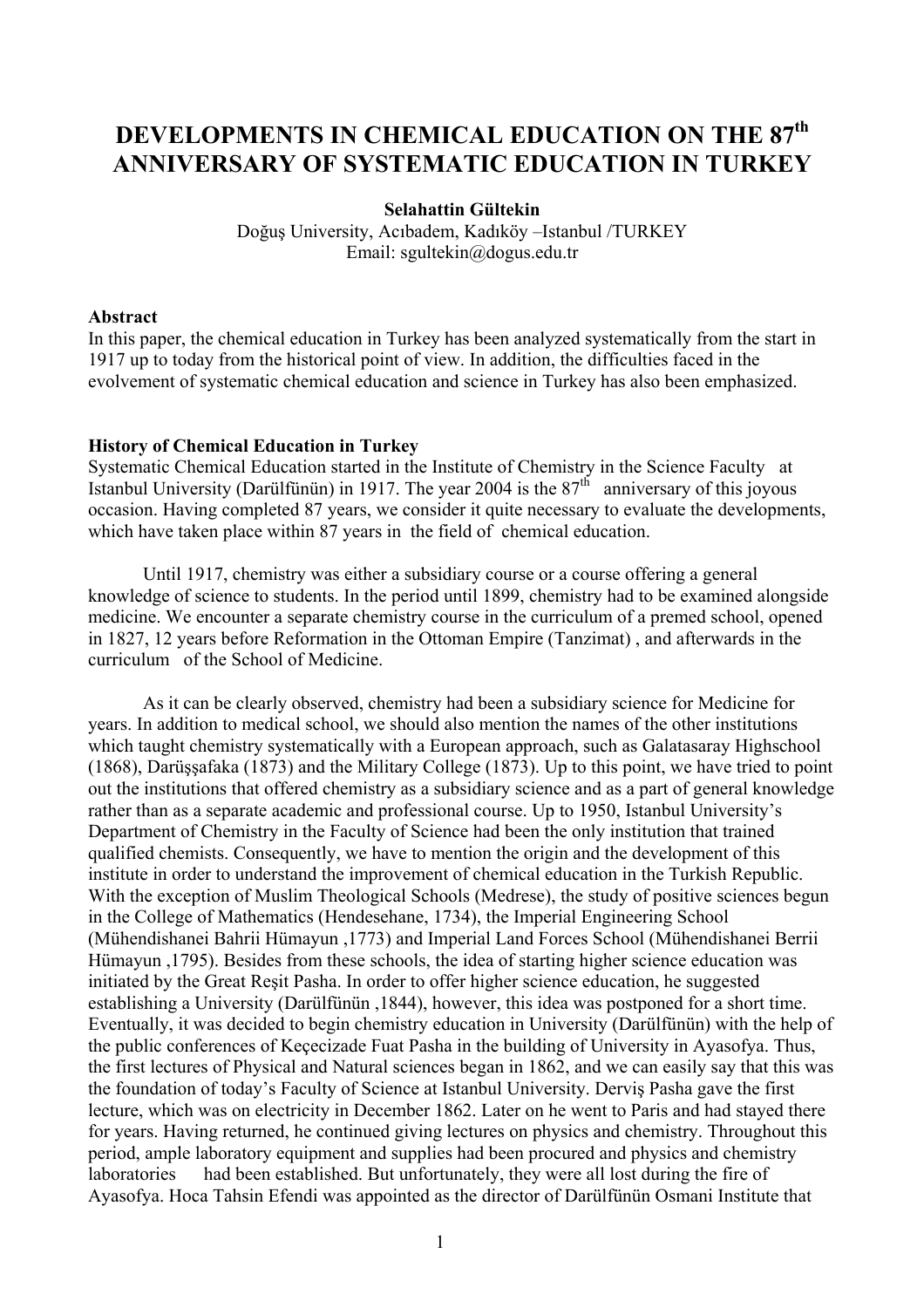was opened in 1869. However, the life of the institute was ephemeral as well, and it was again closed due to a conservative point of view. Before it was closed, a chemistry course that was about water and a course on chemical heat and equilibrium had been lectured by Hoca Tahsin Efendi.

 In 1899, Istanbul University (Darülfünunu) Şahanesi was founded. At the beginning, there were two branches of this institute: Theological and Literatue (Ulumu Şeriye and Edebiye) as well as Mathematics and Natural Sciences ( Ulumu Riyaziye and Tabiiye). Mathematics and Natural Sciences were equal to today's Faculty of Sciences, and in this branch Naum Efendi taught chemistry courses. After the 1908 Revolution (Inkilap), Istanbul University was moved to Zeynep Hanım mansion, and the number of branches was increased from two to five. The Faculty of Sciences was again formed by two branches, but they were more developed than the first ones. Germany was the ally of Ottoman Empire during the World War I, and the Ottoman Empire decided to make a reform in the University by inviting some qualified faculty members from Germany. Three of them were in the field of chemistry. These were Professors Arndt, Von Hösch and Fester. These professors separated Chemistry from Biology as separate department, and established Chemistry Specialized Group. Besides that, they restored a building in Yerebatan, and brought supplies from Germany. Upon establishment of the Chemistry Specialized Group they also prepared its course syllabus in order to train industrial chemists. The program was: [1]

- 1. & 2. Semesters: Mathematics (4 hours), Physics (3 hours), Inorganic Chemistry (Arndt 4 hours)
- 3. & 4. Semesters: Organic Chemistry (Von Hösch 4 hours), Analytical Chemistry (1 hour), Geology (3 hours)

5. & 6. Semesters: Biochemistry (2 hours), Industrial Chemistry (Fester – 3 hours), Painting Techniques with Painting Materials (1 hour)

 7. & 8. Semesters: Food Chemistry (1 hour), Selected Topics in Industrial Chemistry (theory and practice)

The laboratories of Inorganic, Organic and Industrial Chemistry were always open during weekdays between 8 am. and 6 pm. and the labs were always accessible to students.

 Having completed all the preparations, the formal education in chemistry started in 1917. At the beginning there were only three students ( Kasım, Kutsi and Cavit) who were transferred from the biology to the chemistry department. These students were exempted from the first year, because they had already taken some of the courses from the biology department. After three years in chemistry, they graduated as the first chemists of Turkey in 1920.

 Afterwards, two young students were registered to the first year of the institute: Ord. Prof. İlhami Civaoğlu and Muammer Eriş (General Manager of Isbank). Later, six more students from School of Education joined the institute. They were Aliye, Hasibe, Meliha, Ubeyde, Kamil and Necati. Finally, they all graduated as chemists in 1921. Three German Professors (Arndt, Von Hösch, Fester) in the institute returned to Germany after the truce in World War I. By their return, the academic staff of the institute had become as follows:

 Inorganic and Analytical Chemistry: Prof. Ligor Tanakidis Organic Chemistry: Prof Ömer Şevket Biochemistry: Prof Dr. Mazhar Cevat Industrial Chemistry: Mr. Suzi

As a result of cultural agreement with France, a lecturer named Prof. Michel Failben came and taught physical chemistry for the first time in Turkey in 1926. Hence, in 1927 faculty members of Chemistry Institute was:

 Prof. Ligor: Inorganic and Analytical Chemistry Prof. Ömer Şevki: Organic Chemistry Failben: physical chemistry